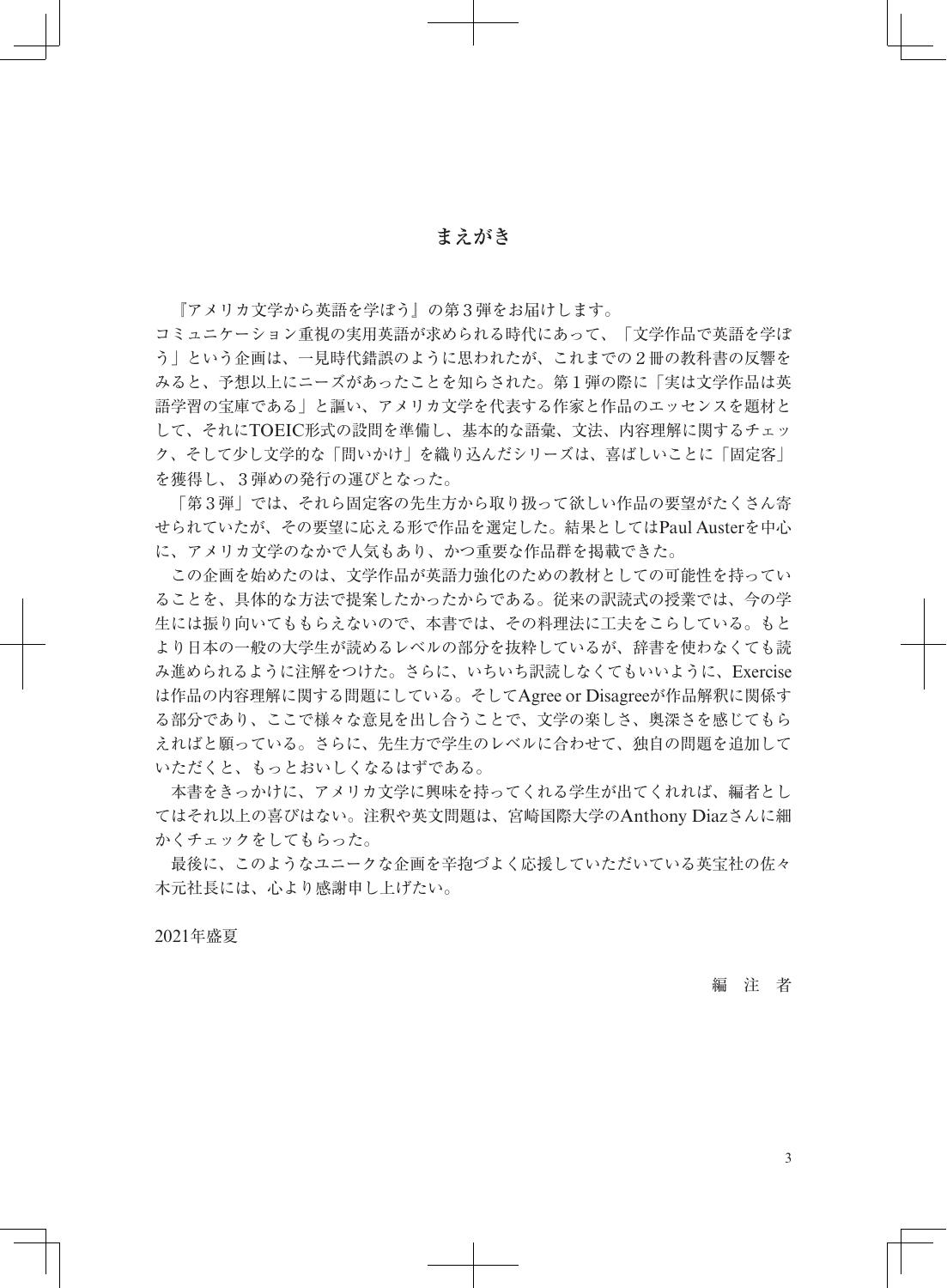*1*

# **CHAPTER Paul Auster**

## *Moon Palace* **(I)**

## 作家を知ろう! **Paul Auster(1947- )**

 ポール・オースターはニュージャージー州ニューアー クのユダヤ系アメリカ人。現代アメリカ文学を代表す るベストセラー作家の一人。 12 歳の時に、叔父から 預かった段ボール一杯の本を読み耽り、文学に興味 をもつ。コロンビア大学大学院で文学を学ぶ。アイデ ンティティ探究や生きること意味の模索を主要なテー マとして、メタフィクション的な形式で、小説の物語 性を高めようとしている。代表作は、『ニューヨーク 3 部作』と言われる、『ガラスの街』(*City of Glass*, 1985)、『幽霊たち』(*Ghosts*, 1986)、『鍵のかかった 部屋』(*The Locked Room*, 1986) や、『リバイアサ ン』(*Leviathan*, 1992)、『サンセットパーク』(*Sunset Park*, 2010)、『4321』(2017) など。 映画にも興 味 があり、『ルル・オン・ザ・ブリッジ』(*Lulu on the Bridge*, 1998) は彼が監督した作品。



#### 作品紹介 *Moon Palace* **(1989)**

『ムーン・パレス』コロンビア大学の学生マルコ・S・フォッグは、貯金も使い果たし、セ ントラルパークでホームレスをする生活まで落ちるが、親友のジンマーや、中国人女性キ ティー・ウーに助けられる。アルバイトとしてトマス・エフィングという車椅子の老人の下 で住み込みの仕事を始める。その奇妙な老人はマルコに自分の年代記を口述筆記させ るが、その中で昔、西部に探検に出かけた際、強盗団を殺し、持ち金を奪い、その際、 名前(本名ジュリアン・バーバー)まで変えたという信じがたい話をする。エフィングの死後、 彼の遺産相続のために息子ソロモンと面会するが、後に、彼がマルコの母エミリーと男 女の関係にあったことから、マルコの父であり、エフィングは祖父だと知る。物語は祖父・ 息子・孫と3代にわたり、舞台も東部ニューヨークから西部、カリフォルニアにまで及ぶ 壮大な冒険談になっている。

本章は本作の冒頭部。舞台はアメリカ1960 年代(大統領 J.F.ケネディーは「ニュー・ フロンティア」と称した)で、マルコがコロンビア大学の学生としてニューヨーク、マンハッ タンで暮らし始めた時のことである。

7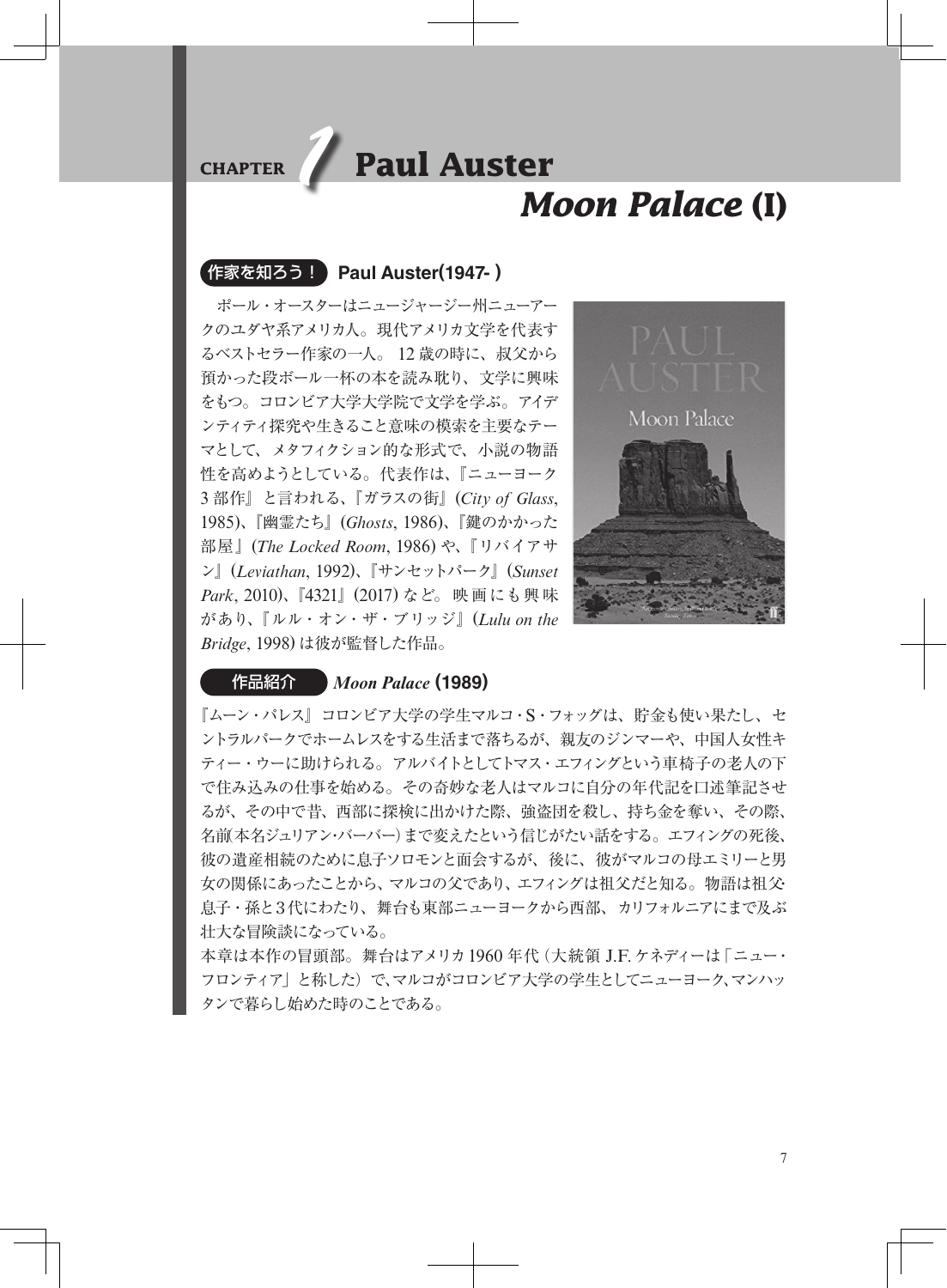## **CHECK THE VOCABULARY**

| 1) dwindle   | • • (a) become smaller or less gradually                                  |
|--------------|---------------------------------------------------------------------------|
| 2) dormitory | $\cdot$ (b) look like or similar to someone or something                  |
| 3) generous  | $\cdot \cdot$ (c) with no furniture in a room                             |
| 4) persuade  | $\cdot$ (d) make someone decide to do something by giving<br>them reasons |
|              | 5) unfurnished $\cdot \cdot$ (e) make things into a neat pile             |
| 6) afford    | • • (f) large building at a college where students live                   |
| 7) convert   | • $(g)$ showing readiness to give more of something than<br>is necessary  |
| 8) stack     | $\cdot$ (h) sad and serious                                               |
| 9) resemble  | • • (i) change something into a different form                            |
| 10) somber   | $\cdot$ (j) have enough money to buy something or to do<br>something      |
|              |                                                                           |

 $R$ eading

5 happened to me when I got there. As it turned out, I nearly 10 time before, but eventually I came to see that chance as 15 was. I walked across the desert from Utah to California. It was the summer that men first walked on the moon. I was very young back then, but I did not believe there would ever be a future. I wanted to live dangerously, to push myself as far as I could go, and then see what did not make it. Little by little, I saw my money dwindle to zero; I lost my apartment; I wound up living in the streets. If not for a girl named Kitty Wu, I probably would have starved to death. I had met her by chance only a short a form of readiness, a way of saving myself through the minds of others. That was the first part. From then on, strange things happened to me. I took the job with the old man in the wheelchair. I found out who my father That was a long time ago, of course, but I remember those days well, I remember them as the beginning of my life. I came to New York in the fall of 1965. I was eighteen

```
1men first…moon 
 1969 年 7 月 21日ア
 ポロ11 号でアームス
 トロング船長とオル
 ドリン操縦士が人類
 初の月面着陸を成功
 させた。本作品では
moon が重要な意味
 をもつ。
6 make it( 熟「うまく )
いく」
7 wound up<wind up 
–「--となって終わる」
10-12 I came …others
  「そのような偶然な
 ど自分の覚悟次第、
つまり他人の気持
 ちによって自分も救
 われてもいいんだと
 考えるようになって
いった」
14 old man エフィングの
 こと。本名はジュリア
 ン・バーバー。後で
```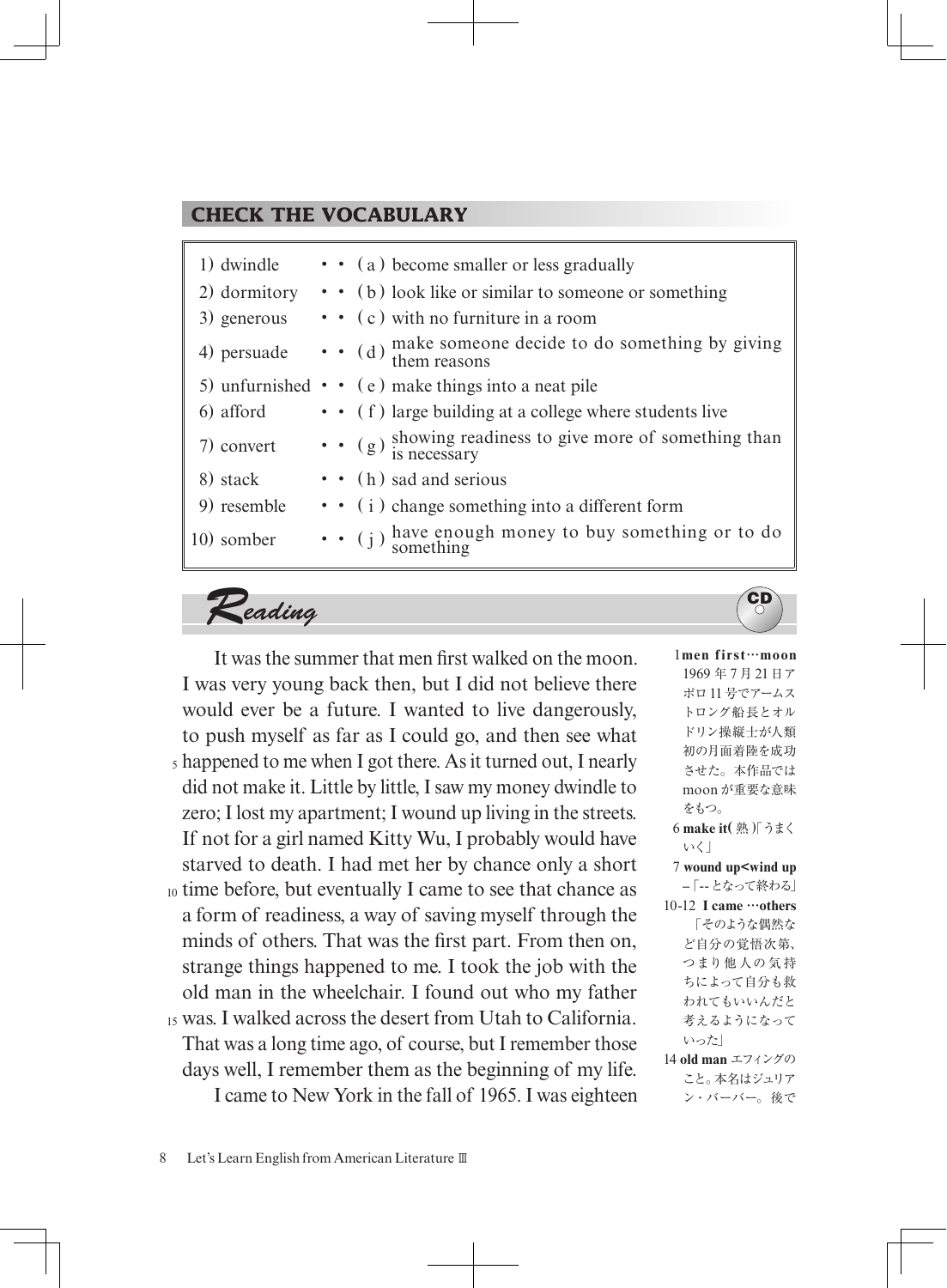5 That was where I lived for the next three years, right up years old then, and for the first nine months I lived in a college dormitory. All out-of-town freshmen at Columbia were required to live on campus, but once the term was over I moved into an apartment on West 112th Street. to the moment when I finally hit bottom. Considering the odds against me, it was a miracle I lasted as long as I did.

10 They had originally belonged to my Uncle Victor, and he 15 generous man, and he would not let me turn him down. 20 to persuade my uncle to take the books back, and in the I lived in that apartment with over a thousand books. had collected them slowly over the course of about thirty years. Just before I went off to college, he impulsively offered them to me as a going-away present. I did my best to refuse, but Uncle Victor was a sentimental and "I have no money to give you," he said, "and not one word of advice. Take the books to make me happy." I took the books, but for the next year and a half I did not open any of the boxes they were stored in. My plan was meantime I did not want anything to happen to them.

25 want and could not afford, I converted the boxes into 30 them until they finally began to resemble household objects. 35 with that somber light brown everywhere you looked, but As it turned out, the boxes were quite useful to me in that state. The apartment on 112th Street was unfurnished, and rather than squander my funds on things I did not several pieces of "imaginary furniture." It was a little like working on a puzzle: grouping the cartons into various modular configurations, lining them up in rows, stacking them one on top of another, arranging and rearranging One set of sixteen served as the support for my mattress, another set of twelve became a table, others of seven became chairs, another of two became a bedstand, and so on. The overall effect was rather monochromatic, what I could not help feeling proud of my resourcefulness.

マルコの祖父と分か る。

 6 **hit bottom** (熟)「どん 底に落ちる」 7 **odds against me**「 私 の不利な状況」  **I last…did**「そんなに 長く持ちこたえられ たこと」 12 **impulsively**「衝動的 に」 13 **going-away present**  「餞別」

24 **squander**「むだ使い する」

27-28 **grouping …modular configurations** 「ダンボール一つ一つ を様々な形が似たも のごとのユニットに区 分けしたり」

#### 34 **monochromatic**「 単 調な」

34-35 what with--「-- の 理由で 36 **resourcefulness** 「 創

```
意工夫の才能」
```
CHAPTER 1 Paul Auster, *Moon Palace* (I) 9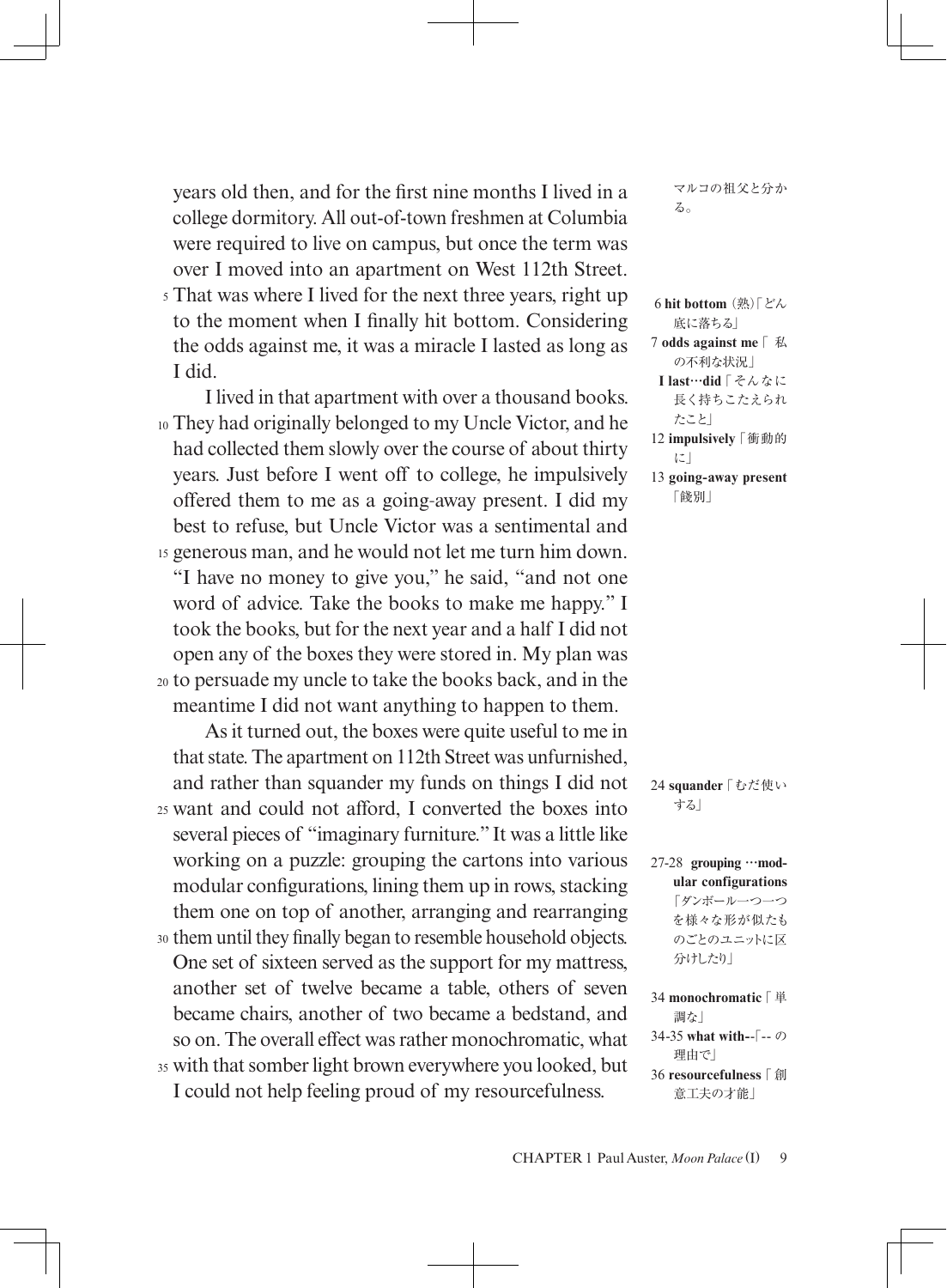

## **TRUE OR FALSE**

| 1. Marco was so poor that he became homeless                                                                         | (Tor F) |
|----------------------------------------------------------------------------------------------------------------------|---------|
| 2. All freshmen at Columbia University, except for students<br>who live in New York City, must live in the dormitory | (Tor F) |
| 3. Marco found out that the old man in the wheelchair was his<br>father.                                             | (Tor F) |
| 4. Marco was so happy when Uncle Victor offered many of his<br>books to him.                                         | (Tor F) |
| 5. Because Marco loved reading books, he immediately began<br>to read the books Uncle Victor had given him.          | (Tor F) |

## **QUESTIONS & ANSWERS**

## **1. What kind of future did Marco think about?**

- a) He thought his future was bright, because he was very young.
- b) He did not think there would be a future.
- c) He thought his future would be dangerous.
- d) He had no idea what would happen to him.

## **2. Who saved Marco who was starving to death?**

- a) Uncle Victor did.
- b) Kitty Wu did.
- c) The old man in the wheelchair did.
- d) His father did.

#### **3. When did Marco move from the dormitory to the off-campus apartment?**

- a) When he took a job with the old man in the wheelchair.
- b) In the fall of 1965.
- c) When the first term was over.
- d) Three years later.

#### **4. How did Marco respond when Uncle Victor offered a lot of books to him?**

- a) He thought they would be useful.
- b) He was so generous as to accept them all.
- 10 Let's Learn English from American Literature Ⅲ